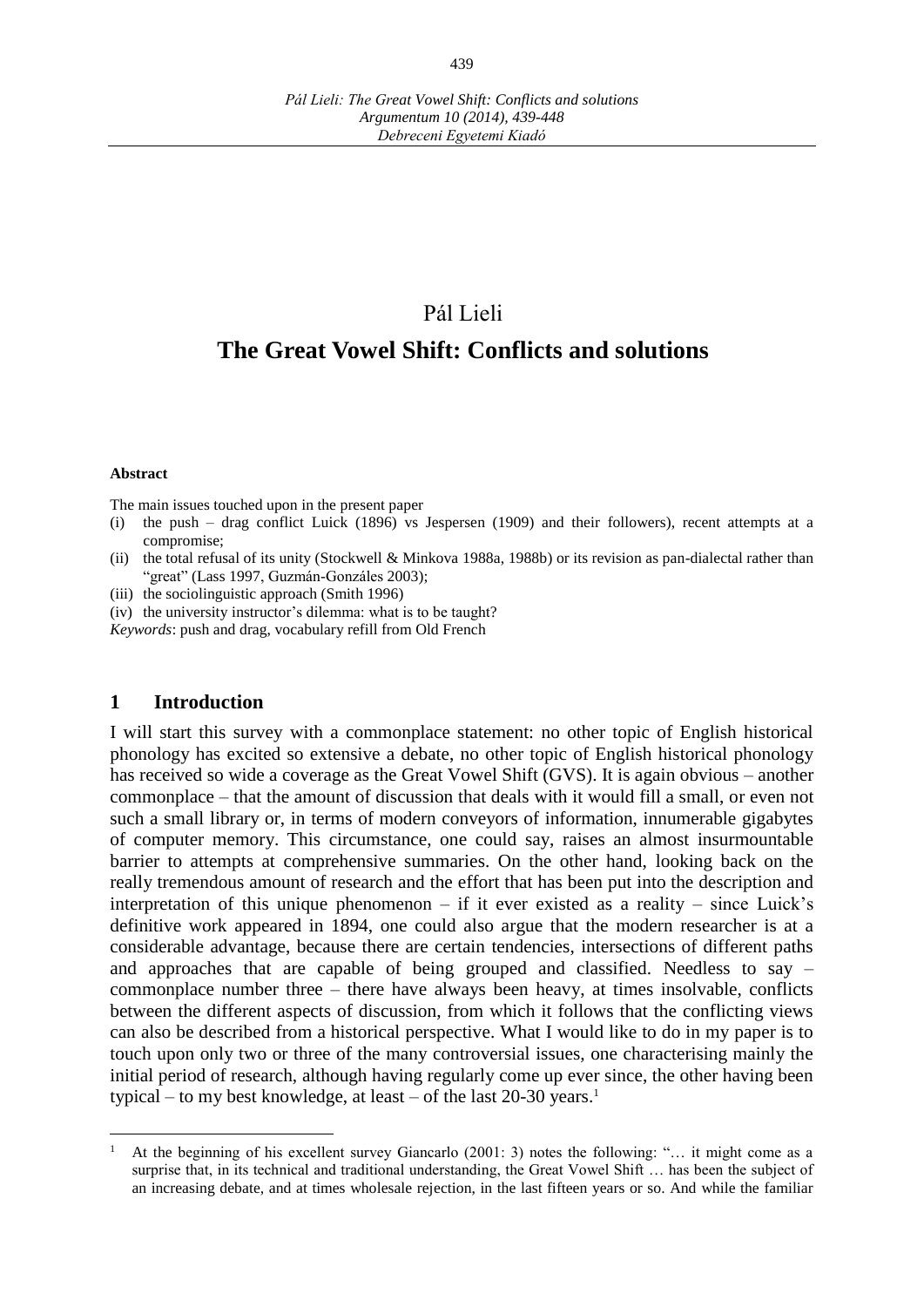# **2 Conflict I: Push, drag or push-and-drag?**

The search for language- or, we should say, phonology-internal impetuses of the GVS crystallized around two extremes. It is generally known that the first classic, Luick advocated the push-theory, postulating Late Middle English (LME) long and mid vowels moving upwards and pushing long high vowels out of their positions, which, in turn, began to diphthongize.

Almost simultaneously with Luick's hypothesis, Sweet (1900) and Jespersen (1909), two other classics, put forward the drag-theory, arguing that the shift started at the top level, with /i:/ and /u:/ diphthongizing first and dragging the mid vowels into the slots that remained empty.

The compromise, push-and-drag, is primarily linked to the name of Sieberer, who holds that a general tendency of jaw-narrowing and tongue-raising was accompanied by secondary movements of dragging and pushing. (For a more detailed discussion see any textbook, e.g. Rot 1992: 328).

It would not be worth the trouble to repeat all this for the nth time if all this were history, that is, if these views did not appear again and again in more recent treatments of the topic either in a covert or overt way. To illustrate a covert argumentation for the push theory, I would like to mention Wełna's paper (2004) In it, the author discusses early instances of *i-/y*spellings , which may indicate the narrowing of the long mid close vowel  $[e: \gt i]$  even before the 15th c." (75), which is the traditional dating of the beginning of the GVS. It seems undoubtedly striking that forms like *spiche* (Old English [OE] *sp*(*r*)*ēche*) or *sichinde* (pres. part. of OE *sēcan*) occur as early as OE, in which forms with  $\langle y \rangle$  are fairly frequent, cf. *fyt*, *slypton, scip* (*fēt,* pret. plur. of *slēpan, scēp*), all testifying to a tendency to sporadically raise [e:], but Wełna is probably right in stating that none of these can be considered to have been forerunners of the GVS, as they were short-lived. The bulk of his corpus showing early [e:] > [i:] is taken from the *OED*, in which ample material testifies to this process being quite common as early as the late 13th-early 14th c.: *squiers, dys, require, friars, enquyred, contrive,* etc. These and other examples on Wełna's list are, however, almost exclusively of French origin, leaving open the following questions:

- (i) Could such spellings have been imitations of Old French (OF) spelling variants, in which, especially in those ending in *-quere* the insertion of an  *i* is also detectable: OF *requer-, requier-* etc.? For more examples see the corresponding entries of the Oxford Dictionary of English Etymology;
- (ii) Could such spellings be the reflections of the imitation by the ([linguistically] inferior) ME speaker of the very narrow pronunciation of [e:] in these words by the ([linguistically] superior) OF speaker?

All this said, we might also posit, however, the one-time reality of such raised pronunciations of OF [e:] and regard them, following in Wełna's footsteps, as instances of a prelude to the GVS. This being the case, the phenomenon could also be used as an argument for the pushtheory: a growing number of instances of [i:]-realizations of /e:/ in words, even if these were of French origin, could have narrowed down the phonological space for the [i:]-realizations of /i:/, thereby enforcing its initial diphthongization and pushing it out of its original position.

 $\overline{a}$ 

GVS diagram is still a regular feature of textbooks and studies, its actual representational value has substantively shifted. The debate about the GVS has been professionally limited in scope, but the current controversy about its accuracy and value fits into a larger pattern of critical reevaluation that has been underway in historical linguistics during the same time. The debate has an obvious significance for the practice of teachers…" The present author has been guided by very similar considerations.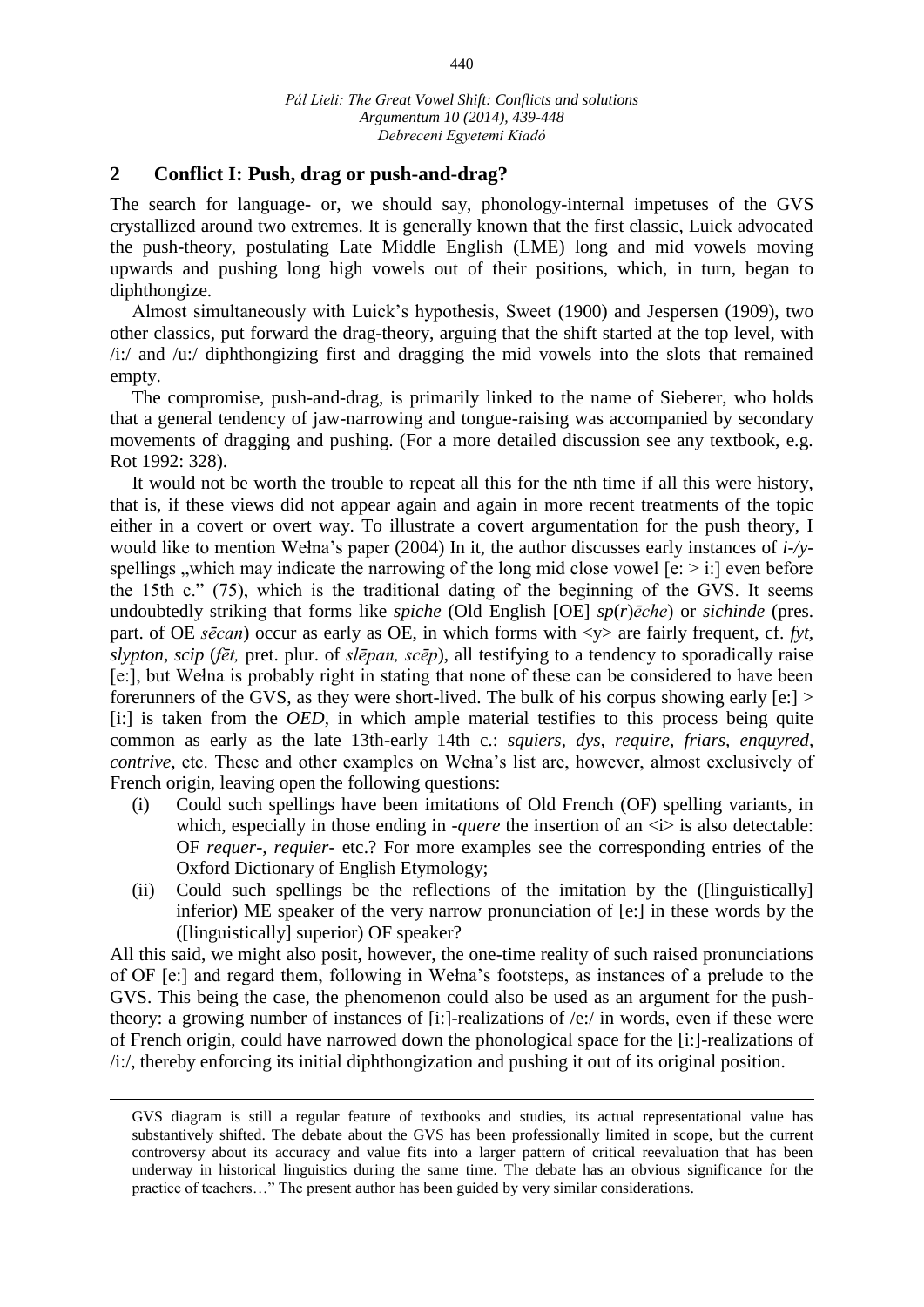In the back set no such early raising of the contrastive /o:/ seems to have taken place at this, i.e. the mid-high, level, though Lass (1999: 79-83) quotes spellings like <doun, roude, bloude> from the early 14th c., which are more sporadic than  $\langle i \rangle$ -spellings for the close /e:/. This, then, could be interpreted in the sense that pushing did not work in the back set and no prelude to the GVS, similar to the above-mentioned front type, was at work in this zone.

There is, however, a factor here that generally seems to have been left out of consideration. In the discussions of the preludes or antecedents to the GVS an early instance of raising is not paid enough attention to, at least to my mind. What I mean is the OE  $\alpha$ :/  $\rightarrow$  Early ME  $\alpha$ :/ change in the *ac* /a:k/ 'oak'-type words, which, in its realization in the 12/13th centuries could have been audible enough for scribes to respell such words in  $\langle \circ \rangle$ . This rather numerous group of words then was joined by those with the same  $\alpha$ :/ vowel emerging as a result of ME Open Syllable Lengthening from the OE *hopian*-type words: OE [hopian]  $\rightarrow$  EME [ho:pən], lowering into [hɔ:pən]. Thus, an EME (pre-GVS) long-vowel system (cca. early 13th c.) could have looked like this:



*Figure 1: The pre-GVS system of ME long vowels with one OE and one OF word representing each level*

So it was the front /e:/-height which was soon refilled with a considerable number of words of French origin, see Wełna's list in the Appendix. Let me immediately add that such a lexical refilling from a foreign source is not or is hardly observable at the /o:/-level, the relatively few instances being mostly of native descent (*food, foot, blood,* etc.). Similarly, genuine OE /a:/ had already risen to the /o:/-level by the time the *place* /a:/-type words arrived from OF, so the /O:/ group also contained native items in the first place.

Thus, there seem to have been 3 levels which became particularly overcharged lexically, i.e. the number of examples representing them suddenly multiplied after the influx of French words: /e:/ and /a:/ in the front set and /u:/ in the back one.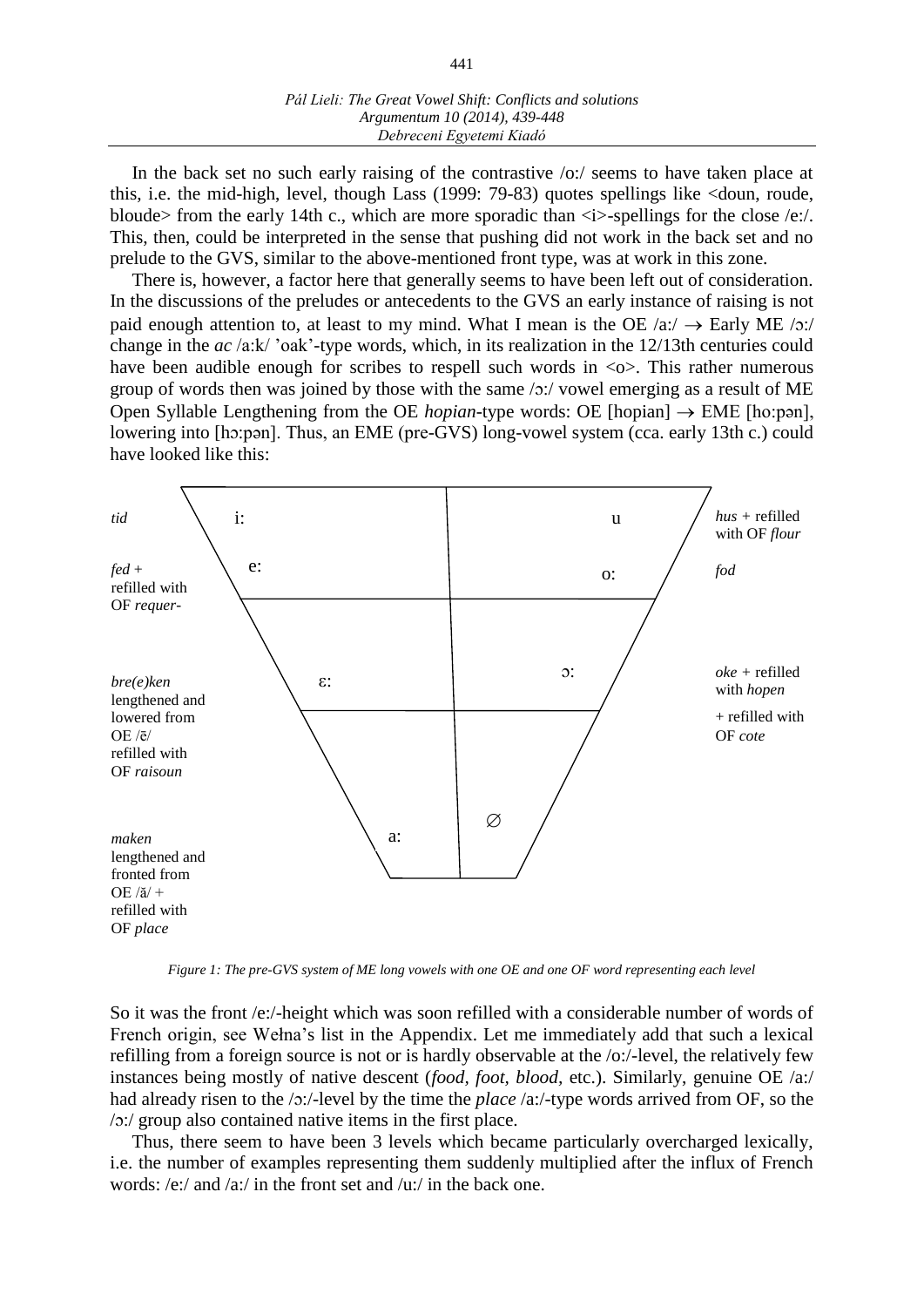What could all this have meant in terms of push and drag? For the  $/e$ :/  $\rightarrow$  /i:/ movement, see above: the multiplication of /e:/-words with possible early [i:]-realisations could have begun to infiltrate the /i:/-zone and initiate diphthongisation by pushing. On the other hand, the sudden growth of  $\alpha$ :/-words could have made the group too "cumbersome" to begin to climb up the ladder. Guzmán-Gonzáles (2003: 123) states that two "diastratic varieties" seem to be evidenced at least in London English:  $\sqrt{a}$ :  $\rightarrow \sqrt{a}$ : and the maintenance of the conservative /a:/ as late as the end of 16th c. For the latter, ample evidence can be found in John Hart's description of "polite pronunciation" in contemporary, i.e. late 16th c., London, in Chapter VII of his 1569 *An Orthographie* (see Freeborn (1993: 126)). Guzmán-Gonzáles dates the full merger of EME /a:/ with / $\varepsilon$ :/ to the late 17<sup>th</sup> c. only.

Now, turning to the back zone, we have seen that the mass influx of French words affected the /u:/-level the most (see Appendix). This might lead us to conclude that this overcrowded section could have been made free by diphthongizing the occurrences of  $/u$ :/ one by one or simultaneously (an itemized chronology would be practically infeasible). This having happened or at least begun, we can resort to the good old drag-theory: the empty slot thus emerging sucked the /o:/ words up like a vacuum cleaner. In the back zone the *oke* + *hopen* type couldn't have exerted an early pushing influence, see Guzmán-Gonzáles (2003: 123) again: "for ME / $\varepsilon$ : $\circ$ :/ sources do not point clearly to their raising to /e:  $\circ$ :/ until the mid 17<sup>th</sup> c." The reason for this could again be sought in the bulkiness and resulting clumsiness of the /o:/group: the number of items representing it grew suddenly after its merger with the *hopen-*type together with several OF items of the *cote* ( $\rightarrow$  *coat*) type (see Appendix), so the movement upward was considerably delayed by about 100-150 years after the  $\sqrt{\frac{6}{7}} \rightarrow \sqrt{\frac{1}{2}}$  raising. So, to sum up this section of my paper, I hypothesize that:

- (H1) In the front set, the relatively early  $[e:] \rightarrow [i:]$  rise produced a push-effect, for which the items on Wełna's list and their affected [i:]-like pronunciation may also be held responsible;
- (H2) The late raising of the /a:/ may also have been due to the sudden enlargement of the group again by words of F origin, delaying the lexical diffusion of  $\sqrt{a}$ :/  $\rightarrow \sqrt{a}$ :/  $\rightarrow \sqrt{\epsilon}$ :/ by about 100-150 years (see Appendix);
- (H3) As mentioned above, the /u:/-words could have begun the diphthongization process because the mass influx of  $F /u$ :/-words made the space overcrowded. The relatively few /o:/ words could have been dragged up easily to fill in the vacuum;
- (H4) The ME /O:/-set was again too numerous to promptly occupy the former /o:/-height. Thus, the *oke* + *hopen* type could have been raised only later because the new [o:] realization spread slowly and covered all the instances in about 100-150 years after the /u:/ had begun to diphthongize and the /o:/ had risen to its position.

The weakness of this hypothesis is that it is a brainwave only and is based on intuition rather than firmly verified facts. It should be thoroughly tested, e.g., against the real phonetic nature of OF *e:*-like sounds, and it should be made absolutely clear that relatively few, if any, lexical penetrations from OF at the /o:/ level occurred. One could also have doubts about the same /e: o:/ level producing push in the front set and being subjected to dragging in the back one.

To round off the discussion of **Conflict I**: pushes and drags both seem to have been at work. They are the two sides of the same coin rather than processes mutually excluding each other. It is all the more striking that a highly authoritative scholar like Barber (1996: 105-6) should make such a categorical remark: "The process began with the close vowels. It was not a question of the open vowels becoming closer, and exerting pressure on those above. On the contrary, the first stage was that /i:/ and /u:/ became diphthongs, which happened in the 15<sup>th</sup> c. This left spaces at the top of the diagram, into which the half-close vowels /e:/ and /o:/ drifted: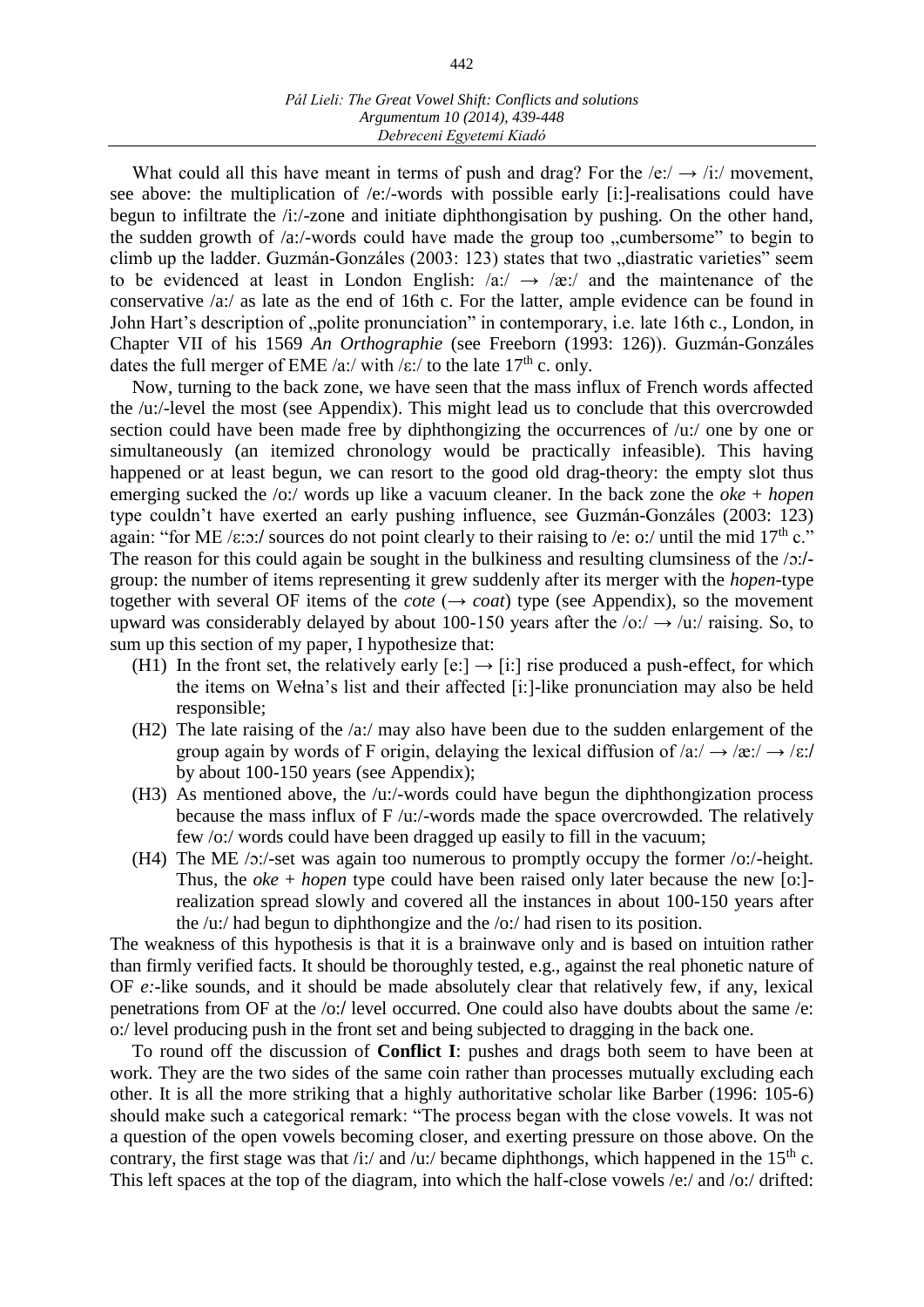this had happened by 1500. In the  $16<sup>th</sup>$  and  $17<sup>th</sup>$  centuries, the half-open and open vowels in their turn drifted into closer positions." No doubt, however, that his is one of the most consistent and lucid, if traditional, presentations of the GVS, which he perceives, needless to say, as a unitary phenomenon or chain shift.

### **3 Conflict II: was there a GVS at all?**

For the last 25 years or so, the reality of the GVS as a unitary phenomenon and/or a chain shift has been seriously questioned. Pioneers of this view, one should say, were Stockwell and Minkova (their two 1988 papers: a *The English Vowel Shift – problems of coherence and explanation*, b *A rejoinder to Lass*, are discussed in Lass 1997: 32-41). As far as Lass is concerned, he considers it a useful metaphor to work with, and his approach is what I should call amusingly ironic: the GVS is not much more or less of a problem than the Industrial Revolution or the Enlightenment, it is no more than a label to be attached to a series of phenomena, giving the opportunity to those well versed in the metalanguage to indulge in discussions about it. So, "there is a potential interrelation among items moving about in the vowel-space, in particular a 'pressure' which Luick himself seems to take as metaphorical, given the scare-quotes around *verdrängt*"(Lass 1997: 35). Furthermore, "if two objects can't occupy the same space at the same time (a transfer from ordinary physical space to 'vowelspace') then pressure causing movement causing pressure is built in as a natural systemic possibility" (Lass 1997: 37). Anyway, "generating a dynamic image out of a set of static correspondences is a creative act, inventing a geometrical frame [...] is quite simply the creation of a new kind of entity, which is the subject matter of a new kind of discourse, and is justified by its fruitfulness." Lass himself does not take sides either with the Luickian pushcamp or the Jespersenian drag-camp, and does not claim that there was a GVS or there was not one, although he seems to acknowledge the chain-like character of the /e: o:/ rise and the subsequent diphthongization of the  $/i$ :/ and  $/u$ :/ (cf. the lack of  $/u$ :/-diphthongization in the North because of the early fronting of /o:/ to /ø:/ in that area and culminating in /i:/ [*out* is /u:t/ and *boot* is /bi:t/]). Nevertheless, Lass also acknowledges that the energy put into solving the question has not been wasted: "Whoever turns out to be (more or less) right, an enormous amount of enlightening scholarship has been produced in the past eighty-odd years, and English historical linguistics would be a lot poorer without it" (Lass 1997: 40).

No wonder then that recent "enlightening scholarship" has been subjecting the GVS to serious doubt. I have already referred to Guzmán-Gonzáles (2003: 121-131), who rather categorically rejects the idea of the GVS having ever been a unitary process and sets up two phases: in Phase I /e: o:/ were raised and /i: u:/ were diphthongised. This was completed by the early 16th c. "No contemporary evidence particularly favours an earlier date for one or the other", though most scholars tend to accept a push mechanism. In Phase II  $\ell$ : $\infty$ : $\rightarrow$ e: o:/ and  $\ell$ a:  $\rightarrow \varepsilon$ :/, ,,in complex and variable ways,... after the 17th c." (126). Although Guzmán-Gonzáles (2003 124-125) states that "long-time spans might not perhaps represent a theoretical problem in principle…in my view, the time gap is perhaps still too long for *a drag chain*; finally, I have certain difficulties in accepting that this front/back asymmetry<sup>2</sup> is not crucial for the general coherence of a *Great* shift" [my italics].

Push, drag, push-drag, or, somewhat modifying Guzmán-Gonzáles' question, shall we do without the GVS from now on? Is there a way out, or can any solution be found to these

 $\overline{a}$ 

<sup>2</sup> I.e. early  $\ell \in \mathbb{R} \to \infty$ :  $\rightarrow \infty$ ;  $\ell \to \infty$ ;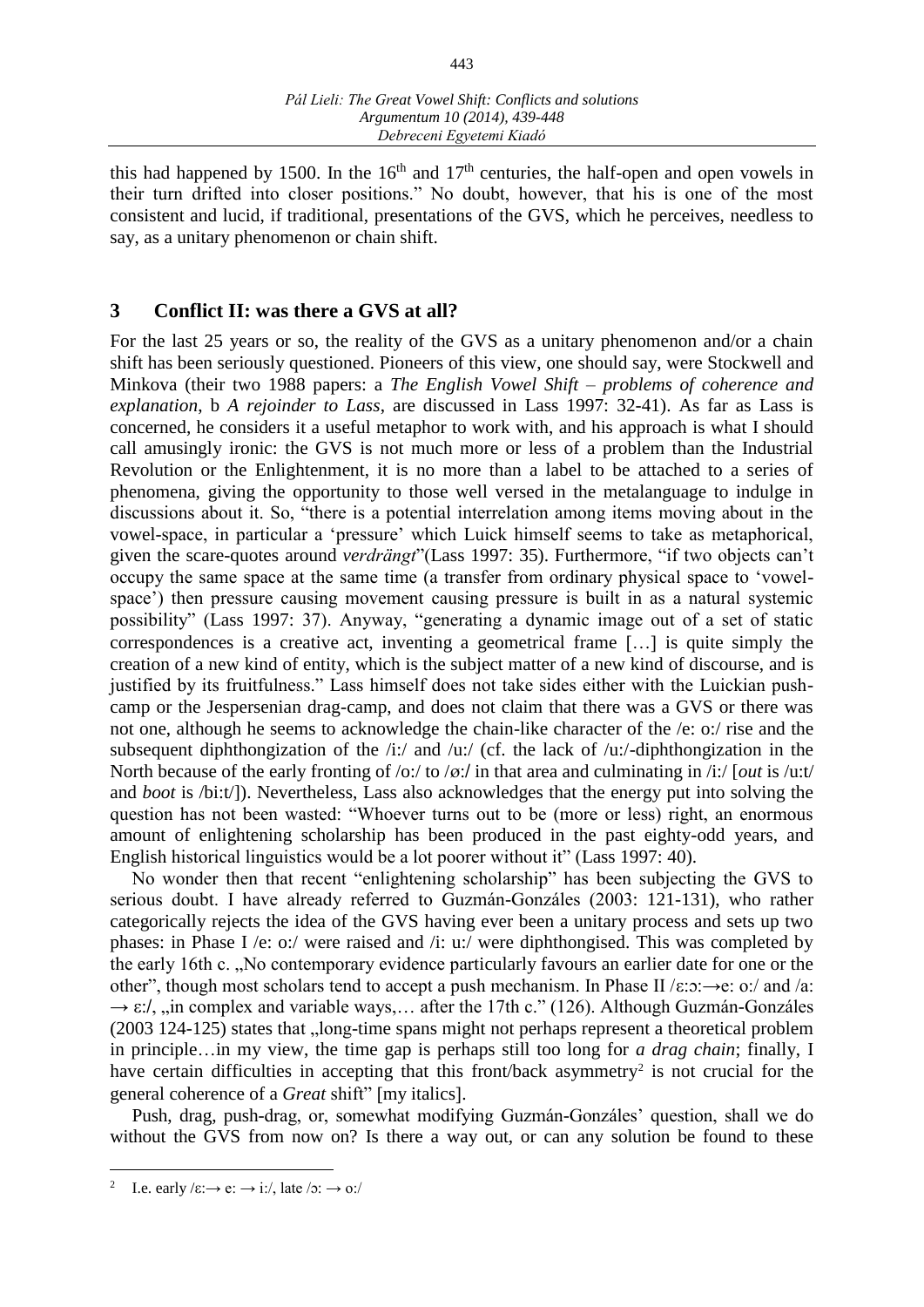#### *Pál Lieli: The Great Vowel Shift: Conflicts and solutions Argumentum 10 (2014), 439-448 Debreceni Egyetemi Kiadó*

conflicts? Is there a way out of this apparent dead end? There seems to be one, if we take a closer look at how Smith (1996: 99-111) presents the problem. Although he also speaks about shift in the North and South, he leaves the debate over the issues touched upon above out of consideration and sets the whole phenomenon in a historical socio-linguistic framework. What he claims and concentrates on is that we have to do with "a series of minor individual choices which have interacted diachronically, diatopically and sociolinguistically, resulting in a set of phonological realignments" (Smith 1996: 111). In Smith's treatment, it was the speech habits of the "upwardly mobile" (the so-called Mopsae) that made or, I should say, elbowed its way to becoming the accepted (London) standard in the late  $17<sup>th</sup>/early$  18<sup>th</sup> c. As put by Smith, "it is therefore no coincidence that the pronunciation favoured by them became more widespread after the Civil Wars of the mid-17<sup>th</sup> c. and the rise to political power of a vigorously selfconfident bourgeoisie" (Smith 1996: 107-108). Let's add that all this is particularly conspicuous in merging ME /E: a: ai/ in /e:/, as in *mead, made, maid* respectively. (Conservative speakers of the early post-Civil War period used /e:  $\rightarrow$  i:/ in *meed*, /ε: $\rightarrow$  e:/ in *mead* and /a:, ai  $\rightarrow$  ε:/ in *made, maid.*) What is strange, however, about the subsequent developments is that it was not this "Mopsae" pronunciation that seems to have got firmly rooted in "polite society" (see Swift rhyming *speak* : *awake*), which was to become the present-day standard but a non-prestigious variety of East Anglian origin (rhyming *meet* and *meat*) and which also seems to have been current in London for some time. As Smith remarks, its final success may lie in the fewer homophonic clashes (excluding, e.g., *mate* from the above rhyme, all the three having /e:/ in Mopsae descendants' speech) as well as in the coexistence of the old and the brand new pronunciations in London, so it was possible for Londoners to choose between them.

# **4 Conflict III: What shall we teach?**

So here we are in a world of confusion, in which all old norms seem to be coming to be done away with and the poor teacher of the history of English is left with at least four questions to answer:

(i) Shall we press on with the teaching of the old never failing symmetric scheme of long standing as having been put forward in hundreds of manuals since Luick (1896) and Jespersen (1909) (see Figure 2)?



*Figure 2: The traditional schematic representation of the GVS*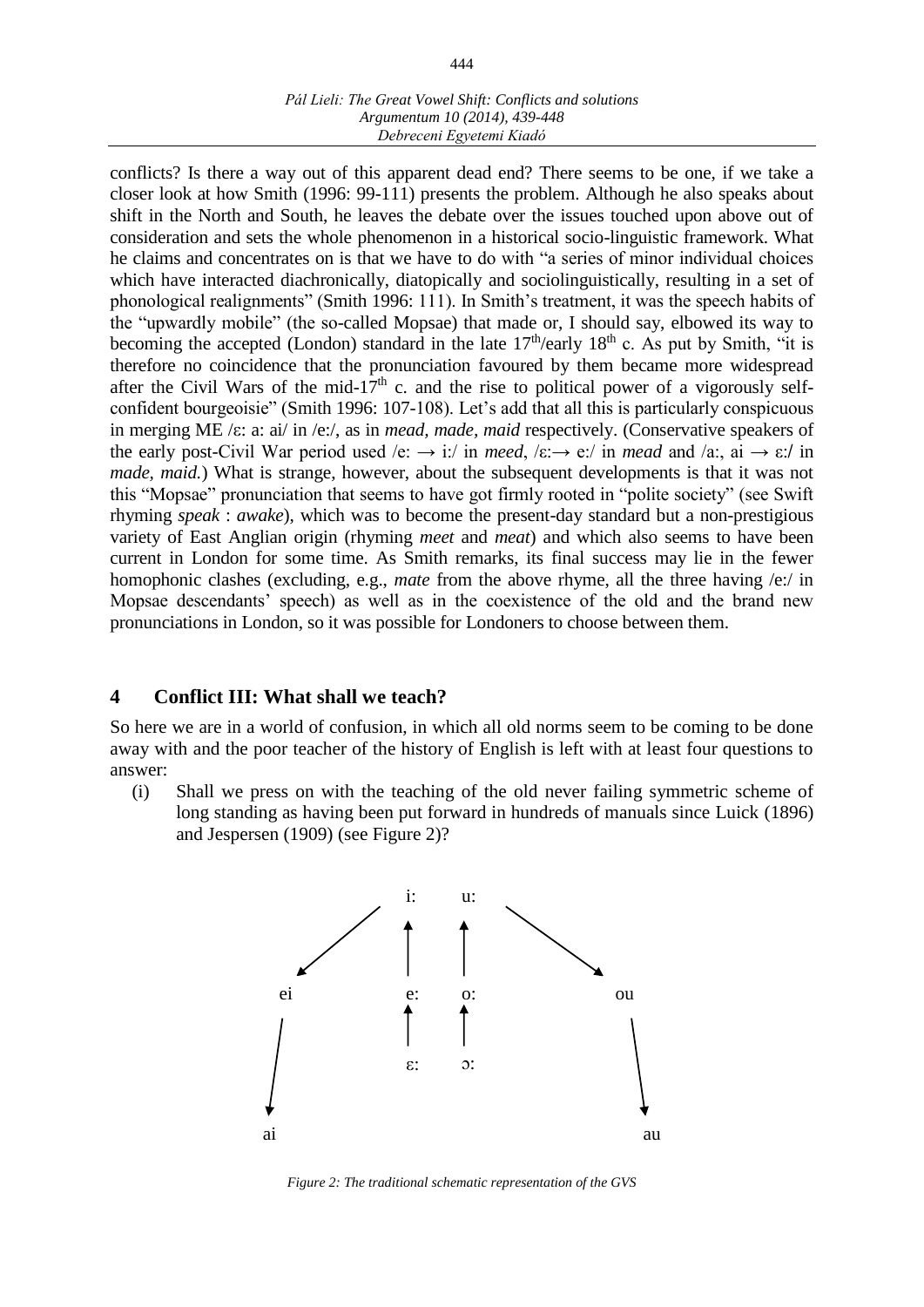(ii) Shall we teach, as Lass puts it, "a set of atomistic correspondences" (1997: 34), i.e. shall we not call a spade a spade (Figure 3)?



*Figure 3: Lass' "set of atomistic correspondences"*

- (iii) Shall we teach isolated phases, like Guzmán-Gonzáles' (2003) Phase I /e: o:/ raising, /i: u:/ diphthongisation and Phase II / $\varepsilon$ : o:/ and /a: →  $\varepsilon$ :/ change, reverberations of Stockwell and Minkova's (1988) rejection of the GVS as one unit?
- (iv) Shall we put this set of changes in a social framework rather than treat it intraphonologically?

These questions of methodological character remain unanswered. The university instructor should, perhaps, come to a modest compromise between the conflicting views.

### **References**

Barber, C. (1997): *Early Modern English.* Edinburgh: Edinburgh University Press.

- Freeborn, D. (1992): *From Old English to Standard English.* Basingstoke: The MacMillan Press LTD.
- Giancarlo, M. (2001): *The Rise and Fall of the Great Vowel Shift? The Changing Ideological Intersections of Philology, Historical linguistics, and Literary History.* [http://www.jstor.org/stable/pdfplus/10.1525/rep.2001.76.1.27.pdf Retrieved May 14,](http://www.jstor.org/stable/pdfplus/10.1525/rep.2001.76.1.27.pdf%20Retrieved%20May%2014) 2014
- Guzmán-Gonzáles, T. (2003): Revisiting the Revisited: Could We Survive without the GVS? *Studia Anglica Posnaniensia* 39, 121-31.
- Jespersen, O. (1909) *A Modern English Grammar on Historical Principles, vol. I: Sounds and Spellings*. Copenhagen: Munksgaard.
- Lass, R. (1997): *Historical Linguistics and Language Change.* Cambridge: Cambridge University Press.
- Luick, K. (1896) *Untersuchungen zur englischen Lautlehre*. Strasburg: Trübner.
- Mossé, F. (1952) *A Handbook of Middle English.* Baltimore: The John Hopkins Press.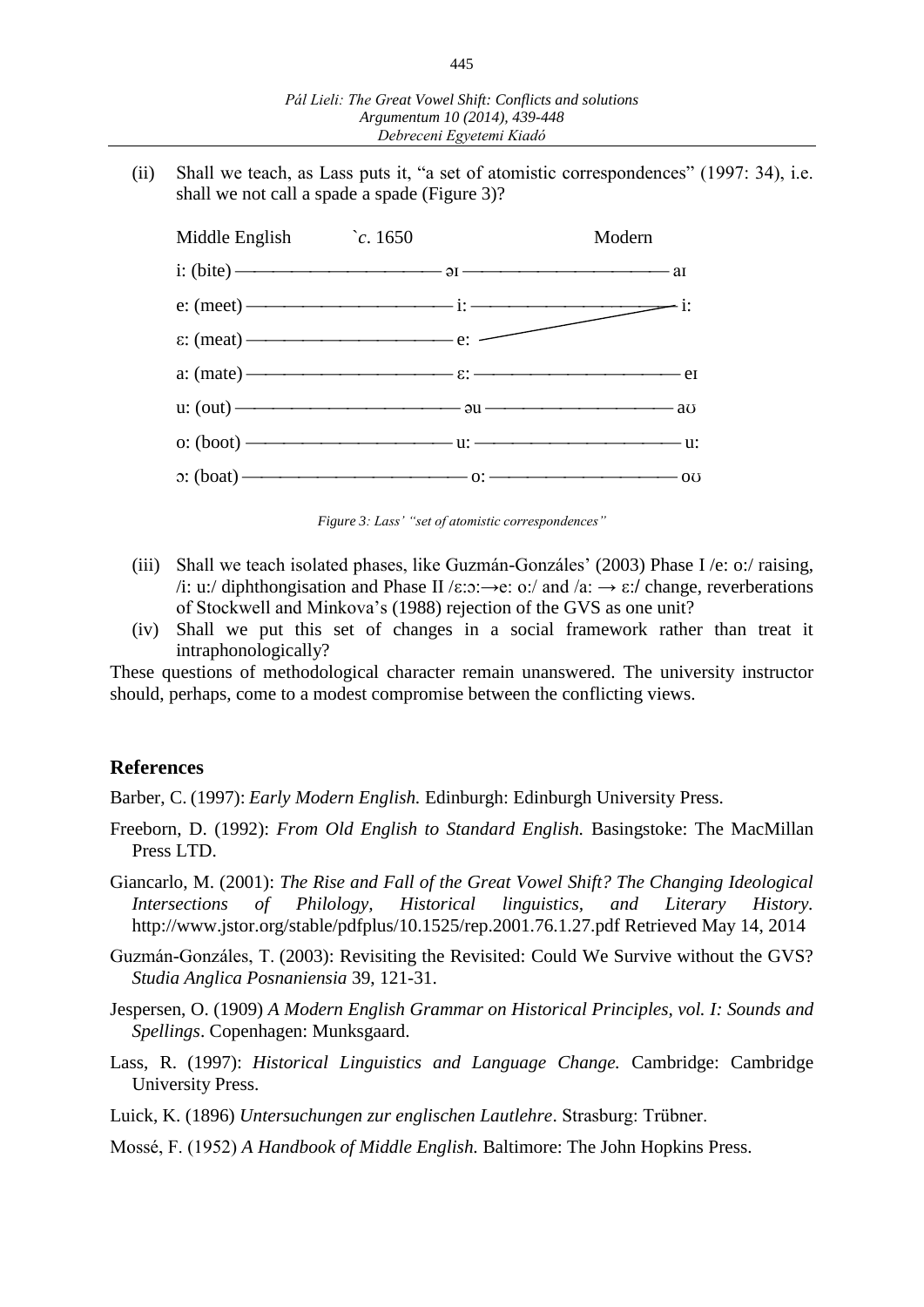ODEE (1966): Onions, C.T. (ed.): *The Oxford Dictionary of English Etymology.* Oxford: at the Clarendon Press.

OED CD-ROM (2002): *Oxford English Dictionary.* Oxford: Oxford University Press.

- Rot, S. (1992): *From Middle English to the Macrosystem of Modern English*. Budapest: Tankönyvkiadó.
- Smith, J. (1996): *An Historical Study of English.* London & New York: Routledge.
- Stockwell, R.P. & Minkova, D. (1988a): The English Vowel Shift Problems of Coherence and Explanation. In: Kastovsky, D. & Bauer, G. (eds.) (1988): *Luick Revisited: Papers Read at the Luick-Symposium at Schlo*B *Liechtenstein, 15.-18.9.1985*. Tübingen: Narr.
- Stockwell, R.P. & Minkova, D. (1988b): A Rejoinder to Lass. In: Kastovsky, D. & Bauer, G. (eds.) (1988): *Luick Revisited: Papers Read at the Luick-Symposium at Schlo*B *Liechtenstein, 15.-18.9.1985*. Tübingen: Narr.

Sweet, H. (1900) *The History of Languages.* London: J.M. Dent.

Wełna, J. (2004): Middle English *ē*: A Prelude to the Great Vowel Shift. *Studia Anglica Posnaniensia* 40, 75-86.

Pál Lieli University of Debrecen H-4031 Debrecen Egyetem tér 1. lielifamily@gmail.com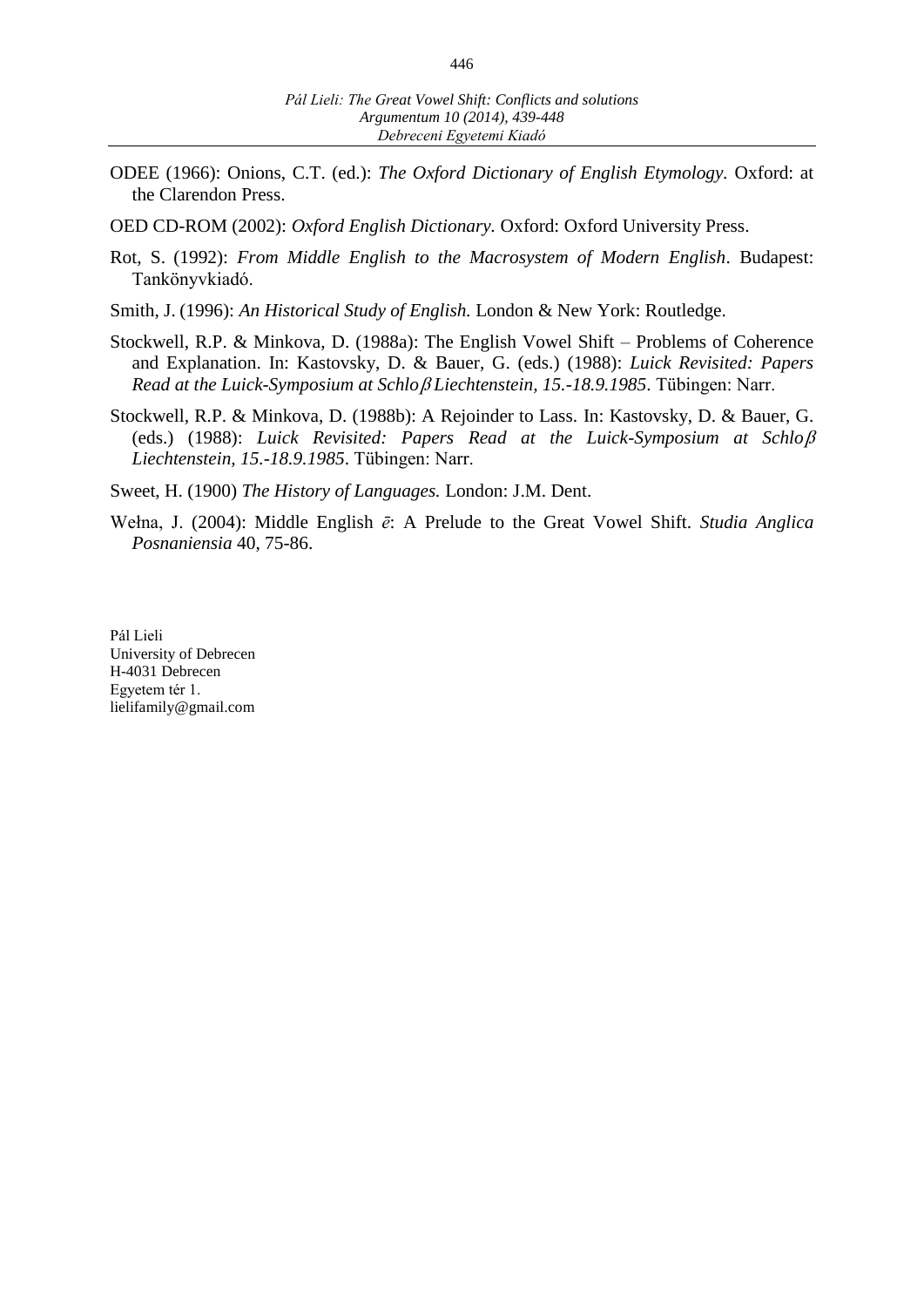# **Appendix**

The following word lists are meant to support the idea that the stock of native ME  $/i$ :/ and  $/u$ :/ words, after having been refilled with a fair number of French-derived items and thus becoming "top-heavy", could have accelerated the diphthongisation of these vowels. At lower levels, however, the sudden multiplication of instances of  $/0$ :/ and  $/0a$ :/ could have slowed down the raising process.

# **/e:/-words in ME from OF with relatively early <i>-spellings in Wełna's list (2004: 78-9)**

*acquire aisle brier contrive dice entire friar inquire quire require squire umpire*

#### **A random sample of /u:/-words in ME from OF (sources: ODEE, Word List Supplement to Freeborn (1992)**

*brown* (cca. 1000) *couch* (1340) *council* (1300) *count* (n. 1292) *court* (1300) *crown* (1325) *doubt* (1225) *flour* (1250) *flower* (1225) *hour* (1250) *noun* (1398) *ounce* (1330) *rouncy* (1338) *stout* (1315) *tower* (897-1100)

+ all items ending in *–our*, either with the stress dragged to(wards) the first syllable (*liquor*) or retained on the last (*devour*)

### A random sample of / $\varepsilon$ :/-words in ME from OF (sources: Mossé (1952), OED CD-ROM **(2002), Word List Supplement to Freeborn (1992))** *complete* (1374)

*frail* (1382) *pain* (1297) *reason* (1225)